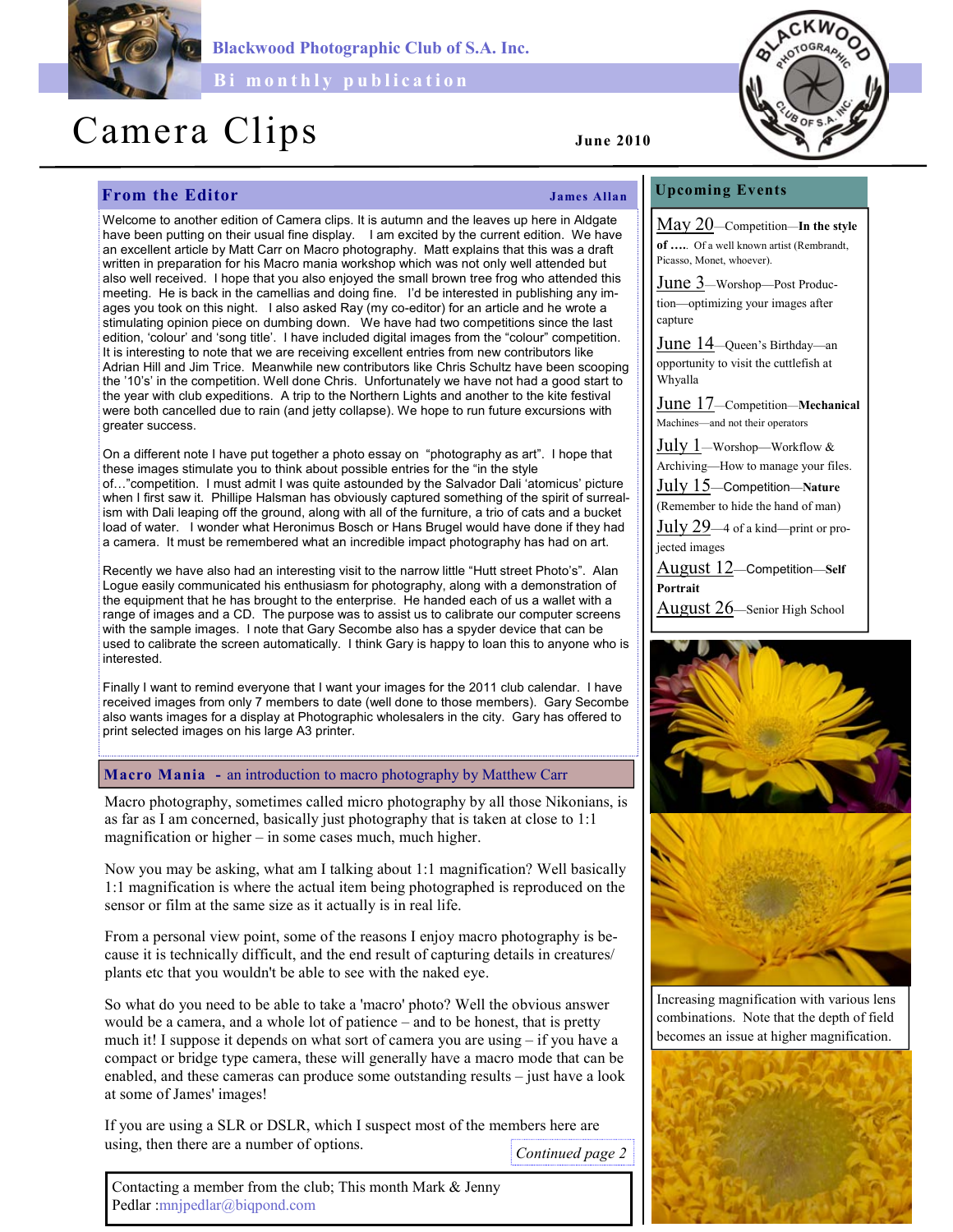Macro Mania (continued from page 1) Matthew Carr

The most obvious answer is to use a dedicated macro lens – these range in focal length from about 35mm to 200mm, and is the easiest way to achieve a 1:1 magnification – of course these lenses, which are (as far as I know) are all prime, or fixed focal length lenses are not cheap, and can be a considerable investment, but many of these lenses due to their amazing sharpness and clarity, are excellent for other purposes – ie many people use 100mm macro lenses for portrait work. Most, if not all purpose made macro lenses will result in excellent image quality, so it is certainly worthwhile investigating third party manufacturers, where you could save a considerable amount of money.

If you are starting off in macro, and can't justify a large outlay for a dedicated lens, fear not! There are many options available, some of which I will briefly touch on.

The way I started taking macro photos, was to use a cheap 50mm prime lens (Pentax 50mm f2.0), which I reversed, and mounted on the end of a existing 28-80 zoom lens (fixed to 80mm) This combination gives me a 1.6x magnification, and works surprisingly well. Prime lenses can be, with the help of special adaptor rings, be mounted reversed directly to the camera – something which I have yet to try, but from what I have seen, can result in some great results.

Another option, involves putting some form of space between the camera body and the lens, can take a few different forms, these include using a macro teleconverter, which when paired up with a 50mm prime lens will result in 1:1 magnification, using bellows, which give a great degree of control, but which can be quite awkward to use, or by using extension tubes – either fully manual, or automatic in which they stop down the aperture blades to the selected setting.

Yet another option involves using a close up filter that usually screws onto the front of an existing lens – these are available for both SLR systems, and compact cameras. Although these can achieve excellent results, many people try and avoid putting any extra glass between the lens and the subject or camera, fearing this may degrade image quality. Personally I think that there is some truth to this, but is can be over hyped somewhat.

Of course the easiest way of achieving 1:1 or less magnification is to use a dedicated macro lens – these come in all shapes and sizes and from all manufacturers. As far as I am aware the only manufacturer that makes a lens that goes beyond 1:1 magnification is Canon, with their MPE-65 this is a 65mm macro lens that goes up to 6:1.

The difficulties facing the macro photographer are many and varied, but in my opinion, there are a couple that cause more frustration than others – these being wind, and lack of depth of field. To get over the first problem, early morning starts may be required, or better yet, bring the subject inside. The second problem is a bit more involved, but there are a number of ways of overcoming this.

The first is to use as small as an aperture as possible – somewhere in the region of f11 or more. Depending on the lens, using small apertures f19-f32 can introduce problems such as lens diffraction or pin cushioning – also there is the problem of light – or lack of it. This is where I believe that using extra light in the form of a single or multiple flashes is almost essential. At generally such close working distances, the depth of field will be quite small, usually measured in millimetres.

Another more recent advent in the world of macro is focus stacking – this consists of taking a series of photos – or slices of a subject, and combining all the 'in focus' bits in a software package. This can be done fairly painfully in Photoshop using multiple layers, but there are a number of software programs that are specifically designed to do this – some are even free. Those that are interested in this technique should do a search on the internet, where a whole swag of information is available.

The world of macro photography is a challenging one, but when you get it right, and can be very rewarding. I would certainly recommend those that are interested in this wonderful aspect of our hobby, to experiment with different set ups and techniques that work for you, and to keep shooting – you never know what you might find!





The power of Macro Photography takes you into another world.





Home Made Diffuser (Compact Camera): A simple piece of polystyrene foam held over the in-camera flash with masking tape can make a marked improvement in close up photography.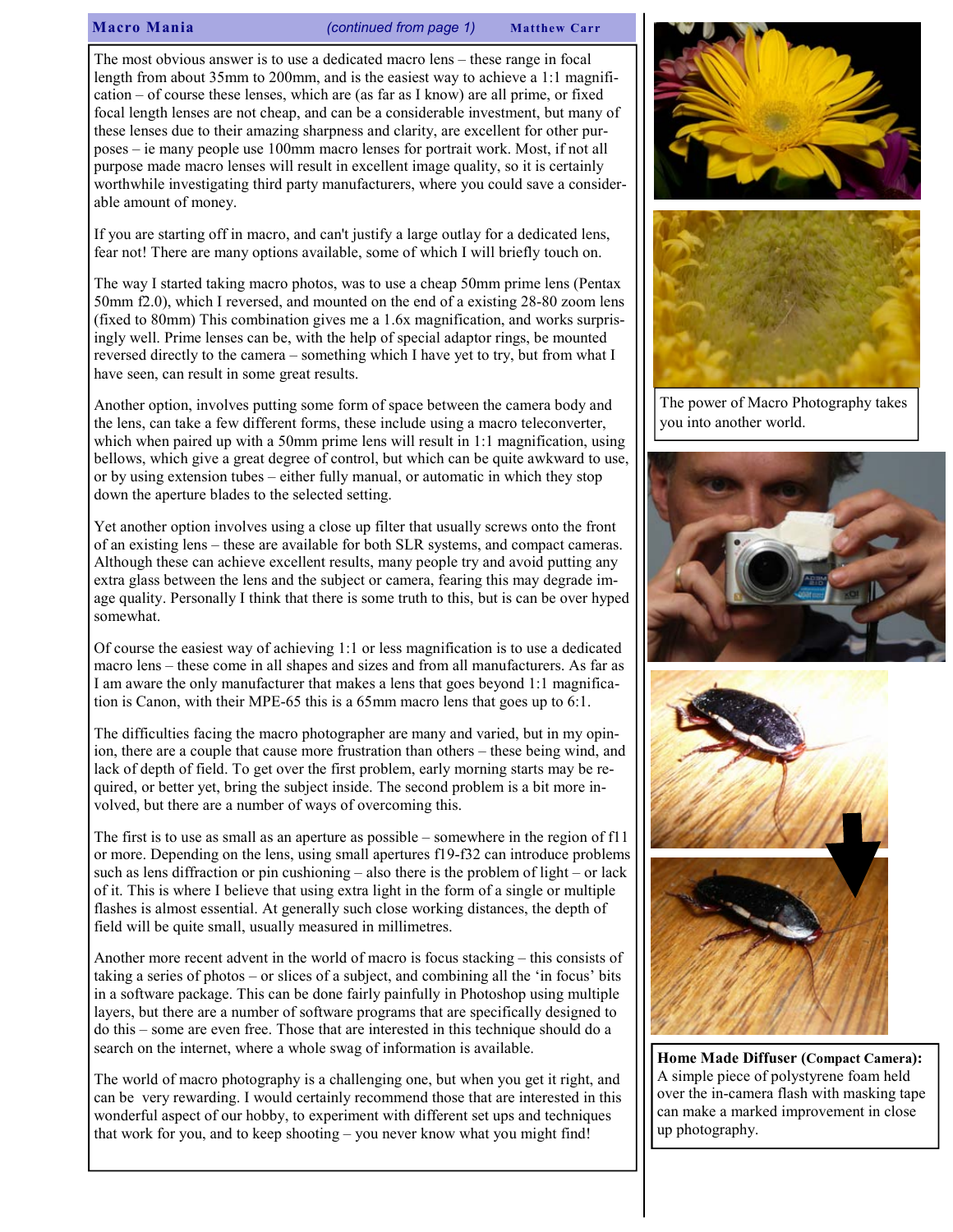Photo Gallery —Photography as art











In the 1940s, Salvador Dali and Philippe Halsman teamed up and produced a number of surrealistic works of photographic art -- some are iconic, like In Voluptas Mors and Dali Atomicus

The Atomicus photo (left), the most famous of the Halsman/Dali collaboration, took 28 takes --

"after each exposure, while the assistants mopped the floor and reclaimed cats, Halsman developed the film to see the progress in the composition. Accidents would happen. The water, intended for the cats, would cover Dali's face instead."

Andy Goldsworthy (born 26 July 1956) is a British sculptor, photographer and environmentalist living in Scotland who produces site-specific sculpture and land art situated in natural and urban settings. His art involves the use of natural and found objects, to create both temporary and permanent sculptures which draw out the character of their environment. His art is often ephemeral like the arrangement of autumn leaves (far left), lasting for just a brief period and captured by means of photography.

"My art is an attempt to reach beyond the surface appearance. I want to see growth in wood, time in stone, nature in a city, and I do not mean its parks but a deeper understanding that a city is nature toothe ground upon which it is built, the stone with which it is made.

#### Photographs from the collection at the Australian National Gallery

Edward Weston a founder of the f64 club photographed a single cabbage leaf in monochrome in 1931. This image was included in his fiftieth anniversary portfolio spanning the years 1902—1952.

"Anything that excites me for any reason, I will photograph; not searching for unusual subject matter, but making the commonplace unusual. "

Gjon Mili (1904-1984) an American photographer used flash to freeze the motion in "Frog Submerged" photographed on colour film in 1941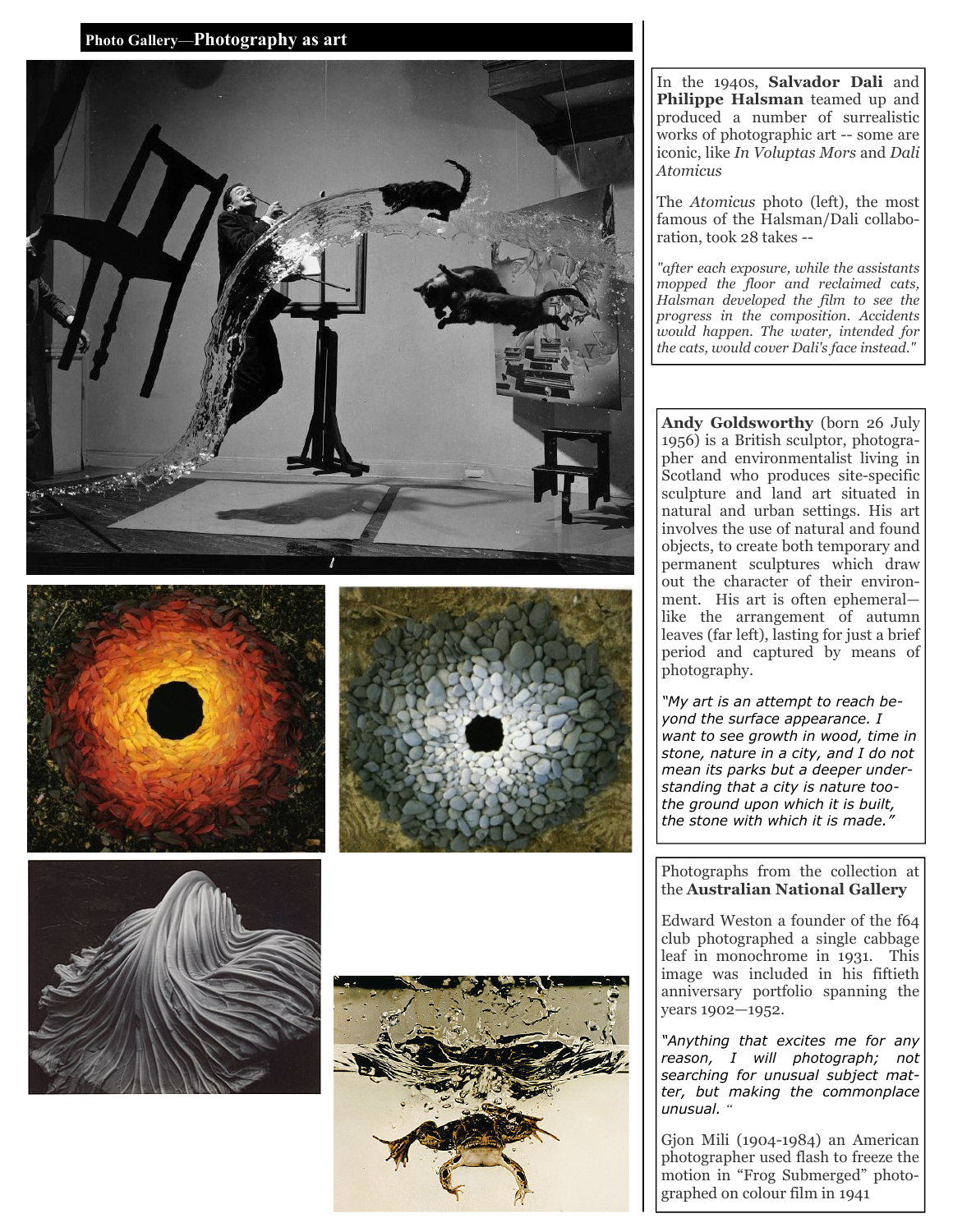### Opinion: Has Technology Dumbed down Photography? Ray Goulter

An interesting conversation arose after a recent management meeting, and (believe it or not!) the subject turned to photography – in particular digital photography and the ease with which we can take hundreds of images where once we were circumspect about what images we wanted to capture using film.

I made the comment that I felt digital photography had "dumbed-down" photography as the cost of film and its development was no longer a prime consideration and digital photography has resulted in masses of photographs being taken. Most will never be seen in print.

To illustrate my point I made reference to Facebook, where it's possible to go to someone's page and view their photographs. In many cases you will find 40-50 or more photographs that a person has uploaded, taken at a party they went to, often using the camera facility of a mobile telephone. The images are generally repetitive with little thought to composition, originality, technique, impact and presentation – although presentation methods are restricted in these public domain sites.

A debatable point was offered to counter my argument, along the lines that, years ago, the box Brownie was the choice of millions of people and it's those photographs that were the "Facebook" images of their time. The modern-day digital images will be tomorrow's "Box Brownie" images.

This has given me food for thought about my own attitude to what I see as uninteresting repetitive images posted on the various public domain sites like Facebook, Twitter and so on. Am I wrong in my attitude to those images?

If film and its processing had suddenly become "dirt-cheap" and cost not a consideration, would there be millions – probably billions – more images of yesteryear for us to enjoy today? Most likely there would be. Did the cost of film and processing years ago prevent many more interesting images being taken? Probably so. Would the "serious" photographers of that time decried the "dumbing-down" of photography due to the cheapness of film and processing allowing millions more images to be taken? Hmmm……..

This subject also made me think of a comment made by a guest at a wedding I photographed recently near Victor Harbour. I'd taken my photographs using my usual approach. I'd normally shoot 3 x 36-shot colour and 1 x 36-shot B&W for a wedding using film and I do admit to taking more digital images than when using film. Another person at the wedding had taken many more images, often in "continuous" mode. The guest I referred to made the comment that it was easy to see I came from the "film" school of photography and gave more thought to the photographs I was taking. Prior to taking the completed DVD and proofs to the wedding couple I was asked by them how many photographs I'd taken and I replied "about 300", which I felt was a fair number. They told me the other person had taken over 2,000 and sounded a little disappointed I hadn't taken more. Nonetheless they were very pleased with my images. This has also given me cause for thought. Should I now consciously take many more photographs than I used to? (As an aside: all the 2,000 or so images the other person took on their Canon had a thin green line through them, so it appears there was a problem with their camera).

Back in the 1940s when my parents married, the wedding couple usually selected one photograph (the bridal party), taken in a studio. This was usually taken on a largeformat view camera. The couple could order more than one print, and it was normal for them to select a sepia-toned 10" x 12" print (or similar size) for themselves and a couple of postcard-size ones for the parents on each side. The studios were often commercially associated with the reception venue. More food for thought: Those formal photographs recorded the bridal party and are interesting from the point of view of seeing how youthful your parents or grandparents were, but would the more interesting images have been 100 or more informal ones taken during the reception or after the ceremony?

I'm still undecided about whether the ease of digital imaging has "dumbed-down" photography, but I do recognise the merits of the counter-arguments.



"Consulting the rules of composition before taking a photograph, is like consulting the laws of gravity before going for a walk. "

"I see no reason for recording the obvious. "

Edward Weston



Gjon Mili (1904-1984) explored the anatomy of movement using stroboscopic flash to freeze motion. His images of ballet dancers and horses are memorable. In 1949 he visited Pablo Picasso in France and took a series of photos where Picasso painted light trails. The shutter was left open in a dark room. Drawing with a torch the entire picture appears on the film. Pablo however appears only three times in the sequence at the moments when the strobe fires.

What do you think?